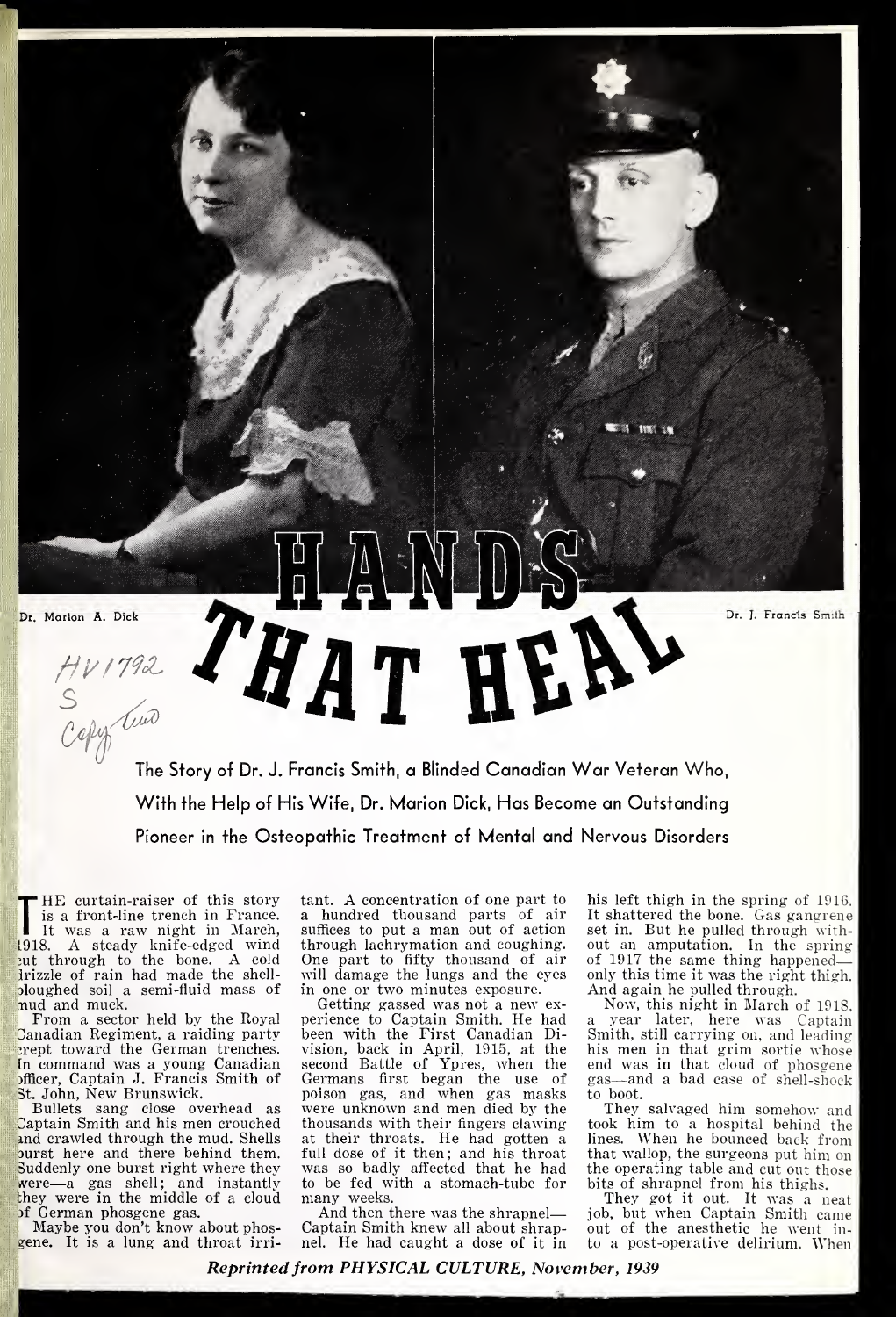they weren't watching he managed to get out of bed. He fell to the floor with a crash, striking his head against a chair as he went down. That fractured his skull. Just what that jolt did to his optic nerve, al ready crippled by phosgene, can only be guessed. Maybe a blood clot formed. Anyway, when Captain Smith came to, he was stone-blind permanently stone-blind at the age of twenty-two.

That turn in Captain Smith's for tunes came in July, 1918, three months after the phosgene experience. Phosgene works that way. Sometimes <sup>a</sup> man may get a dose of it and apparently be unaffected at the time, and then die suddenly forty-eight hours later. Or, as in the case of Captain Smith, go blind ninety days later.

In his nearly four years of service, Captain Smith had lived more than most men do in the allotted threescore-years-and-ten; yet he had died<br>daily. And now here he was.

daily. And now here he was. They invalided him out of the service the following September, conferred service decorations on him, and gave him a permanent commission in the Canadian Reserve. Then he went to St. Dunstan's, in Eng-

land, where they re habilitated soldiers and sailors who had been blinded in action. Only, as it turned out, Captain Smith was quite capable of doing his own rehabilitating.

Now maybe you'd like to tell about  $\it your$ operation! No? Then let's get on with the story of this tough and resilient Captain Smith. It is worth tell ing because the point of it seems to be that the mightiest thing in

Corner of the children's ward at the Osteopathic Hospital in Philadelphia

the world is the human spirit when more through his fingers than most it chooses to put up a fight.

A few days ago it was my privilege to have a long talk with J. Francis Smith, Doctor of Osteopathy, Master of Science, Fellow of the American College of Neuropsychiatrists, Professor of Neurology and Psychiatry in the Philadelphia College of Osteopathy, former Professor of Applied Anatomy and Associate Professor of Osteopathic Technique in the same institution, Neurologist to the Osteopathic Hospital of Philadelphia, Of course there's a woman in it.<br>Consultant to the Fuller Osteopathic There is always likely to be when a Consultant to the Fuller Osteopathic Hospital for the Treatment of Mental and Nervous Diseases, Neurologist to the New York City Osteopathic Clinic, President of the Canadian Society of Philadelphia, Past President of the British Le-gion, Philadelphia Branch, Member of the Red Chevron Club, honorary life member of the Bath Club, London, trustee of the Atlas Club, for mer physician of the Philadelphia Quakers (professional hockey team), physician of the Drexel Institute Athletic Association, expert reader of Braille, noted among his fellow osteopaths as one of the top-flight men of the profession, able to see

## By WAINWRIGHT EVANS

men can with their eyes, and with a knowledge of anatomy which is con sidered outstanding in a profession where a knowledge of anatomy is the keystone of the therapeutic arch. <sup>I</sup> could tack on <sup>a</sup> few more titles—but let's let it go at that.

Oh yes, there's one other detail <sup>I</sup> forgot to mention. He did it all after he became blind. And today, at forty-three, he is still right in the middle of things, and still forging

ahead.<br>Of course there's a woman in it. man hits a clip like that. And what a woman ! Dr. Smith has never seen her. But most of the things he knows about osteopathy have passed through the alembic of her eyes. She is Dr. Marion A. Dick, his wife and his colleague. The way it seems to work out is that everything he isn't, she is. That marriage would be worth the study of some people whose own marriages have gone sour. They entered the Philadelphia College of Osteopathy to gether; they married in their freshman year; she went through every step of the training by his side; she read the texts aloud and

studied them with him; in the dissecting rooms she helped him to become the master of human anatomy that he is; in the laboratories she did the looking, and inter preted and translated what she saw.

Dr. C. H. Soden, professor of osteopathic technique, administering a treatment

One of the laboratories of the Osteopathic Hospital

m



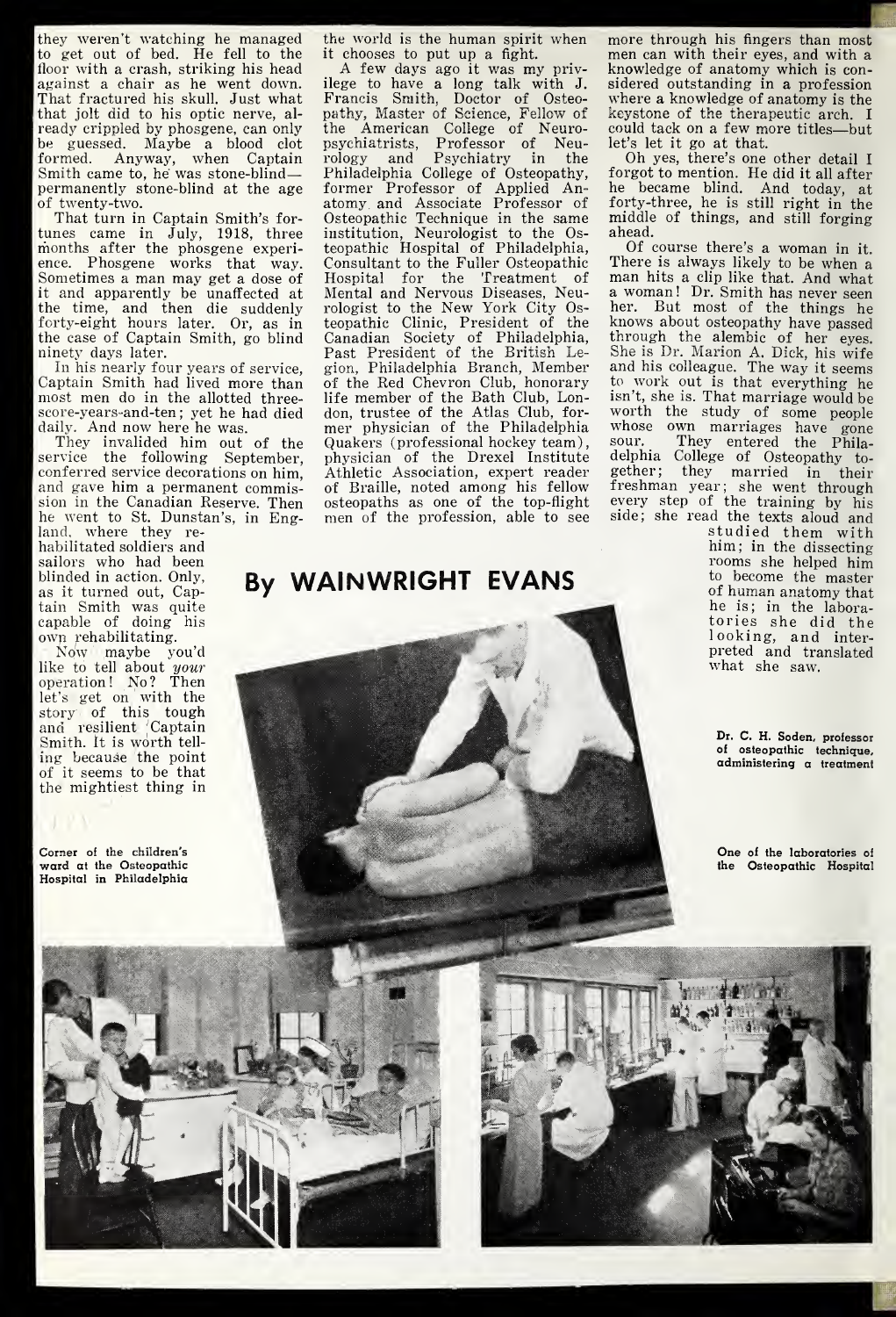And when they were graduated to-<br>gether, he received the Alumni Prize for the best general average gained in the examinations of the entire curricu lum, together with the Edgar O. Holden with my mind's eye. Most persons don't<br>Prize for the best work in Applied do that because they are not forced to.' Prize for the best work in Applied Anatomy.

Anatomy. What a woman! And, as <sup>I</sup> have said, he has never seen her! They met after he came back to Canada. Before Dr. Smith enlisted for service in 1914 he had trained as a pharmacist. It was at that time his intention someday to go into the practice of medicine. Another subject that interested him was physio-therapy. When he returned to Canada, therefore, it was natural that he should become a student in the Military School of Orthopaedic Surgery and Physiotherapy in Toronto. Later he took a staff position in two military hospitals in Toronto, and later in West St. John Hospital of the Department of Soldiers Civil Reestablishment.

IT WAS while he was engaged in that twork that he met Marion A. Dick, t who was <sup>a</sup> physical therapist there. Today their two names are in the window of the office in the comfortable home in Philadelphia, two blocks from the College of Osteopathy and the Osteopath Hospital, where they do their work when they are not busy with their own practice.

When <sup>I</sup> met Dr. Smith he stood at the head of some stairs, waiting for me. His alert hearing caught my ap proach so accurately that he put out his chand at the exact instant I put out a mine. He seemed to be looking at me and taking me in. Had <sup>I</sup> not known of his blindness <sup>I</sup> would have been mo-

He turned and walked into his office with unhesitating steps, motioned me toward a chair and took his own seat c without hesitation or groping. Here alwas a man one had to step lively to keep up with. I began to realize that the stories <sup>I</sup> had heard about his ability to demonstrate from the lecture platform the fine points of an anatomical chart, without once missing the bulls eye, were not exaggerated.

It had been my primary purpose to  $\alpha$  interview Dr. Smith about his specialty, the treatment of nervous and mental diseases by osteopathy. <sup>I</sup> wanted to check on reports <sup>I</sup> had heard of results in that field being superior to those obtainable by orthodox medical methods alone. It was much easier to get Dr.  ${\rm S}$ mith to talk about that than about  $~{\rm c}$ himself.

With my first question about his specialty he started off like a house afire. cialty he started off like a house afire.<br>He talked rapidly, clearly, incisively, ;<br>and with a precision that left few quesand with a precision that left few ques-<br>tions to be asked—much as if I had er<br>been one of the scores of students who he listen to him weekly. The profound common sense and scientific reasonableness of the osteopathic approach to the whole problem of human health stood out clearly as he went on. There were no cloudy generalities. It was an affirmation, in modern terms, of the vis the p<br>mediatrix naturae of Hippocrates—a cal r<br>faith that the body can cure itself and that. keep itself in health if it is given a

chance to do so.<br>When I could I injected questions th<br>about himself. "Didn't you find it hard a<br>to do what you have done, without your o sight?" I asked.<br>He nodded. "It was hard at first-

often very discouraging. <sup>I</sup> had to refine the faculties that remained to me. <sup>I</sup> had to acquire a better sense of

touch; <sup>I</sup> had to learn to use my ears as never before; to acouire an habitual alertness as to spacial relationships; to be able to form well visualized images with my mind's eye. Most persons don't Do you read Braille?"

"Yes, but I don't use it much. It is too slow for my needs; I have much to<br>do. Besides, the scientific books and Besides, the scientific books and periodicals <sup>I</sup> need most are not avail able in Braille. So <sup>I</sup> depend on having my wife read to me. We both gain by that, because we can talk about it. Of course without her help <sup>I</sup> could not have made the grade. Incidentally, they would not grant the osteopathic degree to a blind person now. <sup>I</sup> got in just under the wire."

H OW did you happen to specialize in mental and nervous diseases, Dr. Smith?"

"I had always been interested in that sort of thing. <sup>I</sup> became even more in terested in it at the military rehabili-<br>tation hospitals because I was sur- <sup>2</sup> rounded there by men who needed above ness. Thus it runs in a vicious circle.<br>all things to be helped to manage their One way to deal with the condition is all things to be helped to manage their<br>minds and their shattered nerves. Beminds and their shattered nerves. sides, <sup>I</sup> had to go through quite a struggle to maintain my morale and mental health. <sup>I</sup> knew what it meant. Naturally <sup>I</sup> wanted to help others who were hard put to it to get hold of themselves. I felt I could talk their lan-<br> $\frac{1}{2}$  they<br>hack. guage.

"At those hospitals <sup>I</sup> was pretty constantly in contact with many very able medical men. And they taught me much. Much of the work was along the lines of physiotherapy. Every ef fort was made to put the patients in the best possible physical condition as a foundation for the building of morale. It meant strict attention to diet, appli cations of heat and light, massage, suit able exercise and the like. seemed to me that all that would be vastly more effective if it were practiced in conjunction with osteopathy. So you see that my final deci sion to go into osteopathy was a logical one.

of physiotherapy, whose value is now widely recognized in orthodox medicine, you must first correct mechanical dis placements of the vertebræ, ribs and joints, because these interfere with the normal functioning of the nerves and the circulatory system. In other words, osteopathy makes use of every rational common-sense method used by orthodox medical men in the treatment of mental and nervous conditions, plus a method which they have so far refused to accept.

"Another consideration that influ enced me was that the treatment of  $\,$  c<br>nervous and mental diseases is still a  $\,$  r hardly developed line in osteopathy. The few osteopaths in that work are in a sense pioneers. That idea attracted me. We osteopaths ought to be doing a great deal of work in mental and nervous diseases. We can do more for the patient than can the orthodox medical man. We think our results show that. But we have not done much to push our claims. For instance, there are hundreds of orthodox medical insti tutions for mental cases, while osteopathy has only three: the Fuller Oste-opathic Hospital at Willow Grove, Pennsylvania, Merrill Osteopathic Sani tarium at Los Angeles, and Still-Hil dreth Sanitarium at Macon, Missouri. <sup>I</sup> am consultant in neurology at the Fuller Osteopathic Hospital, and Dr.

Justus L. Fuller, one of our osteopathic pioneers in this work, is president of it."

"Dr. Smith, just why do you consider osteopathy a rational treatment for mental and nervous diseases?"

Dr. Smith laughed. "That's a pretty comprehensive order. However, the basic idea is simple enough; it is that in most cases of mental and nervous disease there are present physical ab normalities which, in some instances, have directly caused the mental and nervous condition, or which tend to aggravate it and keep it going even though they may not originally have caused it. Often a nervous and mental condition will cause the physical abnormality, which then tends to intensify the nervous and mental symptoms.

"Here's a simple illustration. Most persons know from experience that worry, overwork, nervous tension, can cause a 'stiff neck.' The rigidity of the neck muscles may in turn pull the cervical vertebrae out of alignment; and that in turn may intensify the stiff simply to keep the neck warm, or to apply heat and massage till the stif fened muscles relaxvertebrae may go back to their own accord where they belong, or they may not. Osteopathy would make sure that they went back and by putting them

back. "Again, the stiff neck may start with a mechanical malignment of the cervical vertebra from a fall or a strain. As the neck stiffens, the tightening muscles tend to accentuate the mechanical dis placement; so there's our vicious circle again, calling for mechanical ad justment and for restoration of circu lation in the muscle as well.

"To make fully effective the methods that way. The point I am trying to physiotherapy, whose value is now make is that the medical method of <sup>I</sup> <sup>F</sup> SUCH correction is not made, then other things may follow. Constant colds and sore throats and headaches are among the commonest results. In some instances the thyroid may be affected, with repercussions throughout the body. Many a mental case starts that way. The point <sup>I</sup> am trying to make is that the medical method of dealing with so apparently simple a thing as a stiff neck would be to help the stiff muscles to relax, and pay no attention to the vertebral malalign-<br>ments. In fact, the average medical<br>man would deny the very existence of those malalignments. But the osteo path would find them and, by his special mechanical technique, correct them. And he would also give due attention to the muscles and to restoration of nor-<br>mal circulation.

"Now consider a fairly typical condition found in mental cases. Most mental cases involve chronic constipation. That is especially true of the manic-depressives, whose brain and nerves have been irritated usually both by the toxins of constipation and by abnormal alignments in the spinal col- umn and elsewhere. "Turn such <sup>a</sup> patient over to <sup>a</sup> com-

petent medical man and he will pre-scribe various things, such as colonic irrigations, suitable diet, and the like. In many cases not even that is done. He may also prescribe sedatives or hypnotics, such as bromides or sodium<br>amytal, to quiet the patient—a line of nyphotics, such as bronness or sound<br>amytal, to quiet the patient—a line of<br>treatment that in the long run makes<br>the patient worse instead of better.

"The osteopath, however, in addition to colonic irrigations, suitable diet, and other forms of physiotherapy, will